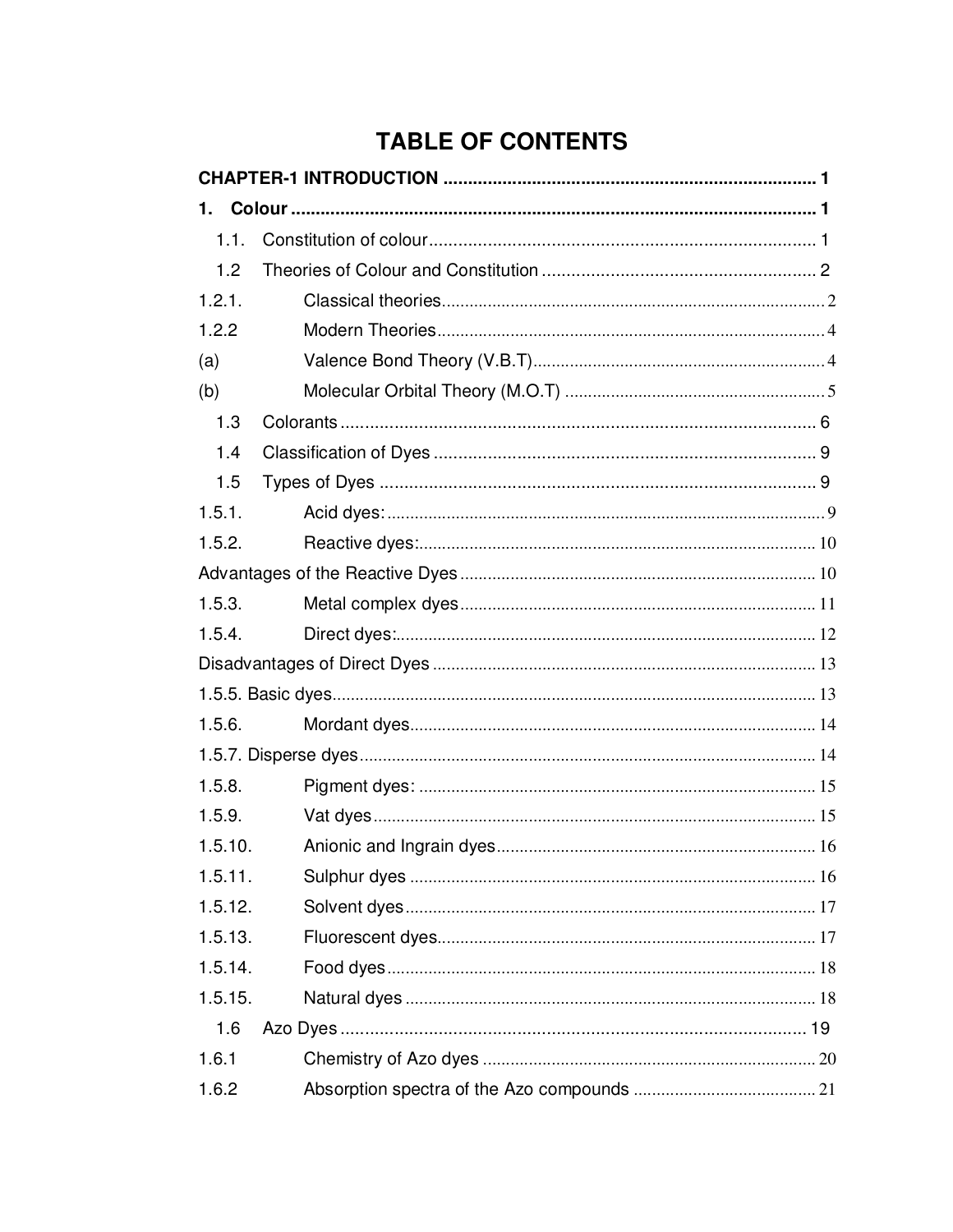| 1.6.3    |                                                                  |  |
|----------|------------------------------------------------------------------|--|
| 1.6.4    |                                                                  |  |
| 1.6.5    |                                                                  |  |
| 1.7.     |                                                                  |  |
| 1.7.1.   |                                                                  |  |
| 1.7.2.   |                                                                  |  |
| 1.8.     |                                                                  |  |
| 1.8.1    |                                                                  |  |
| 1.8.2    |                                                                  |  |
| 1.8.3    |                                                                  |  |
| 1.9      |                                                                  |  |
| 1.10.    |                                                                  |  |
| 1.11.    |                                                                  |  |
|          |                                                                  |  |
|          |                                                                  |  |
|          |                                                                  |  |
| 2.       |                                                                  |  |
| 2.1      |                                                                  |  |
|          |                                                                  |  |
| 2.1.1.   |                                                                  |  |
| 2.1.1.1. |                                                                  |  |
| 2.1.1.2  | 1-(2-Hydroxyphenyl)-3-(4-nitrophenyl)propane-1,3-dione (65):  50 |  |
| 2.1.1.3  |                                                                  |  |
| 2.1.1.4. |                                                                  |  |
| 2.1.2    |                                                                  |  |
| 2.1.2.1  |                                                                  |  |
| 2.1.2.2  | 1-(2-Hydroxyphenyl)-3-(3-nitrophenyl)propane-1,3-dione (69):  53 |  |
| 2.1.2.3. |                                                                  |  |
| 2.1.2.4  |                                                                  |  |
| 2.1.3.   |                                                                  |  |
| 2.1.3.1  |                                                                  |  |
| 2.1.3.2  | 1-(2-Hydroxy-5-nitrophenyl)-3-phenylpropane-1,3-dione (73):  56  |  |
| 2.1.3.3  |                                                                  |  |
| 2.1.3.4  |                                                                  |  |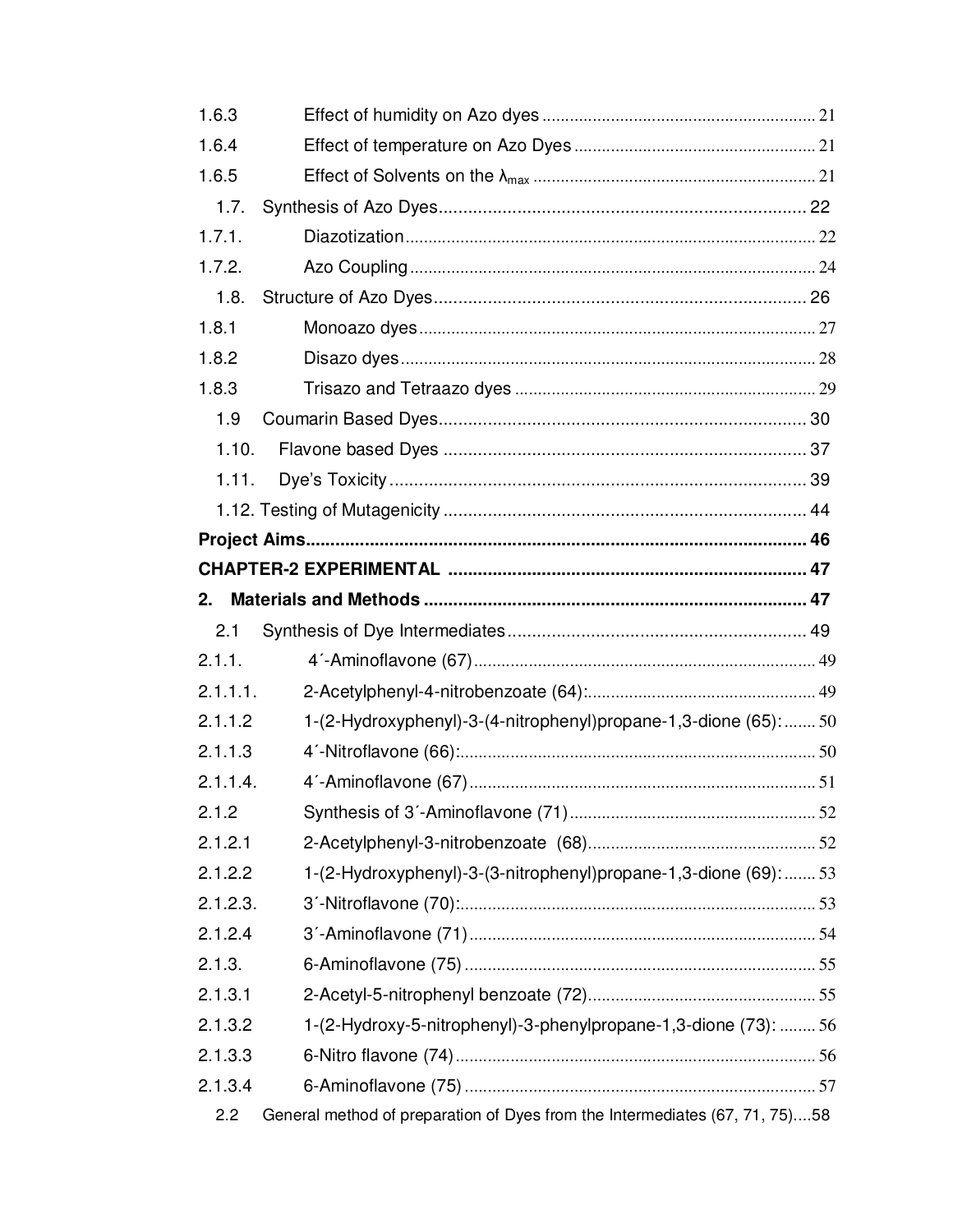| 2.2.1   |  |
|---------|--|
|         |  |
| 2.3     |  |
| 2.3.1   |  |
| 2.3.2.  |  |
| 2.3.3   |  |
| 2.3.3.1 |  |
| 2.3.3.2 |  |
| 2.4.    |  |
| 2.4.1   |  |
| 2.4.1.1 |  |
| 2.4.1.2 |  |
| 2.5     |  |
|         |  |
|         |  |
|         |  |
|         |  |
|         |  |
| 2.6     |  |
| 2.6.1   |  |
| 2.6.2   |  |
| 2.7     |  |
| 2.7.1   |  |
| 2.7.2   |  |
|         |  |
|         |  |
| 2.7.3   |  |
| 2.7.4   |  |
|         |  |
| 3.1     |  |
| 3.1.1   |  |
| 3.1.2   |  |
| 3.1.3   |  |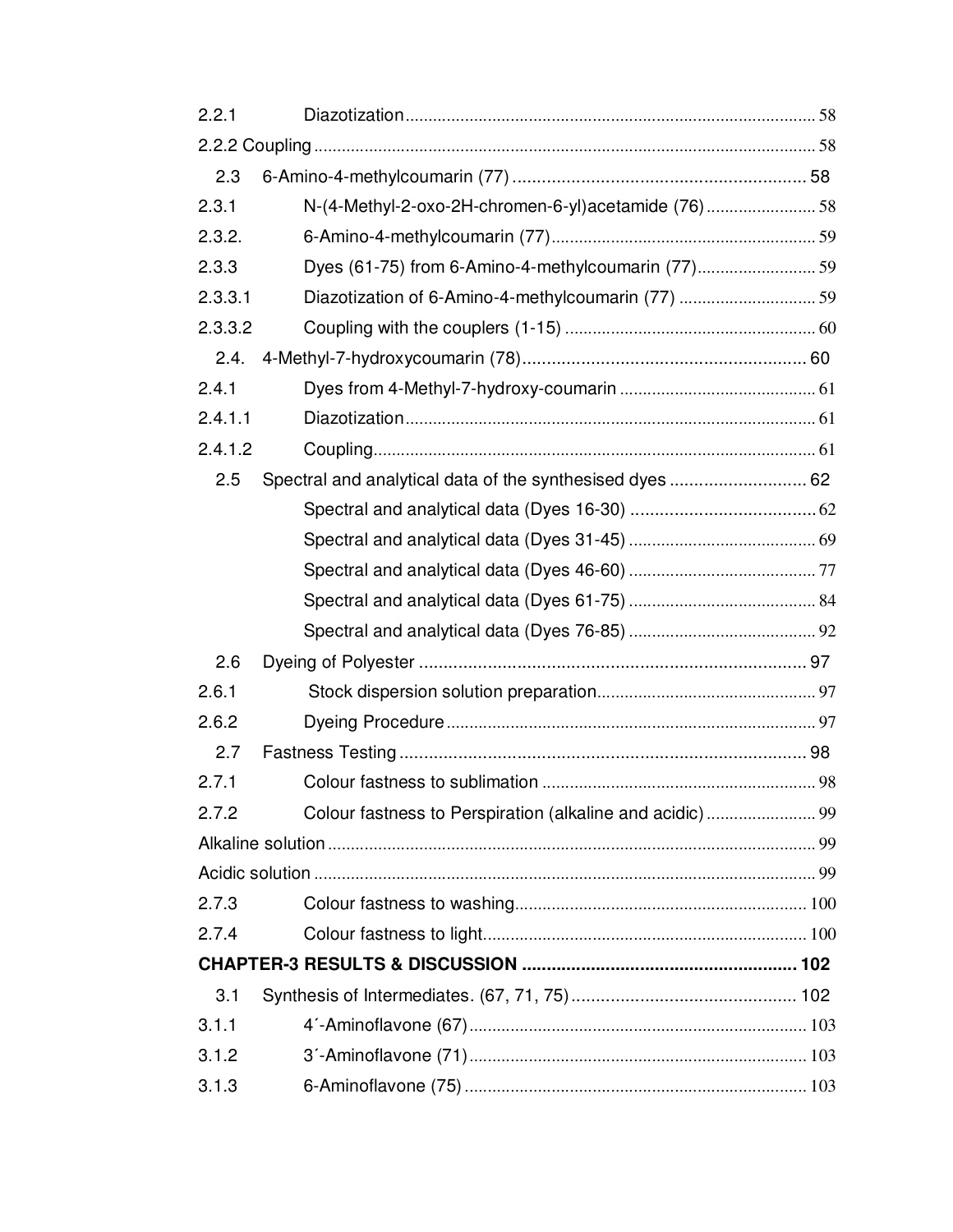| 3.2     | Synthesis of Dyes (16-75) from the Intermediates (67, 71, 75)  104 |  |  |
|---------|--------------------------------------------------------------------|--|--|
| 3.2.1   |                                                                    |  |  |
| 3.2.1.1 |                                                                    |  |  |
| 3.2.2   |                                                                    |  |  |
| 3.2.3   |                                                                    |  |  |
| 3.3     |                                                                    |  |  |
| 3.3.2   |                                                                    |  |  |
| 3.3.1.1 | Fastness studies of dyes dyed on Nylon-Iycra  117                  |  |  |
| 3.3.2   |                                                                    |  |  |
| 3.3.3   |                                                                    |  |  |
| 3.4     |                                                                    |  |  |
| 3.4.1   | Dyes (61-75) from 6-Amino-4-methylcoumarin (77) 128                |  |  |
| 3.4.2   |                                                                    |  |  |
| 3.5     |                                                                    |  |  |
| 3.5.1   | Dyes (76-85) from 4-Methyl-7-hydroxycoumarin (77) 136              |  |  |
| 3.5.2   |                                                                    |  |  |
| 3.6     |                                                                    |  |  |
|         |                                                                    |  |  |
|         |                                                                    |  |  |